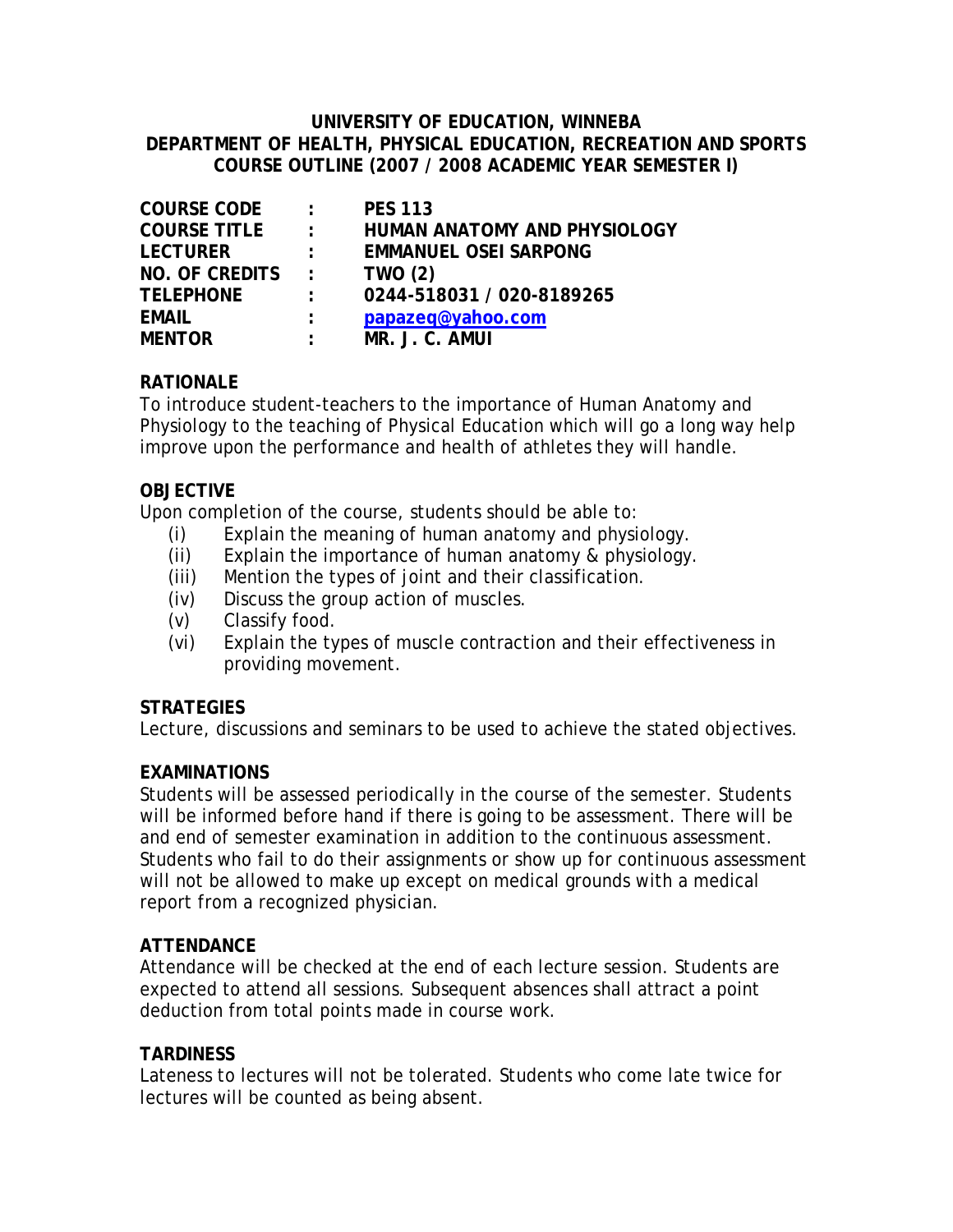### **Evaluation procedures**

| Continuous Assessment (quizzes, assignment, etc) | $=$ | 40% |
|--------------------------------------------------|-----|-----|
| End of Semester Examination                      |     | 60% |

### **ACADEMIC DISHONESTY**

Academic dishonesty will not be allowed. Any form of academic misconduct (Cheating etc) will not be tolerated. All cases of confirmed or suspected dishonesty will be referred to the Departmental Academic Board and eventually to the University Academic Board.

#### **GRADING**

| A-80-100     | $B+75-74$     | $B = 70 - 74$      | $C_{+} = 65 - 69$ |
|--------------|---------------|--------------------|-------------------|
| $D+ = 55-59$ | $D = 50 - 54$ | $E = 49$ and below |                   |

# **TOPICAL OUTLINE**

| The concept and scope of human anatomy and Physiology.<br>Meaning |
|-------------------------------------------------------------------|
| <b>Types</b>                                                      |
| Importance                                                        |
| THE BODY AS A WHOLE                                               |
| Organization of body parts.<br>$\bullet$                          |
| • Anatomical Terms.                                               |
| Regions of the body.                                              |
| THE BODY AS A WHOLE                                               |
| Planes and sections of the body.                                  |
| Body cavities and membranes.<br>$\bullet$                         |
| Cells; Tissues; Organs, Systems.                                  |
| Identification of the skeletal system (Axial and Appendicular)    |
| Types of Joints and their classifications.                        |
| Group action of muscles (synergist, prime movers and antagonist)  |
| Muscular structure                                                |
| Origin and insertion                                              |
| Muscles of the Upper and Lower parts of the body (especially the  |
| appendicular skeleton).                                           |
| <b>Circulatory System</b>                                         |
| Origin and Conduction of heart beat.                              |
| Cardiac cycle                                                     |
| Respiratory System (Mechanism of breathing)                       |
| Digestive System.                                                 |
| Classification of foods.                                          |
| Digestive System (Class Discussion)                               |
|                                                                   |